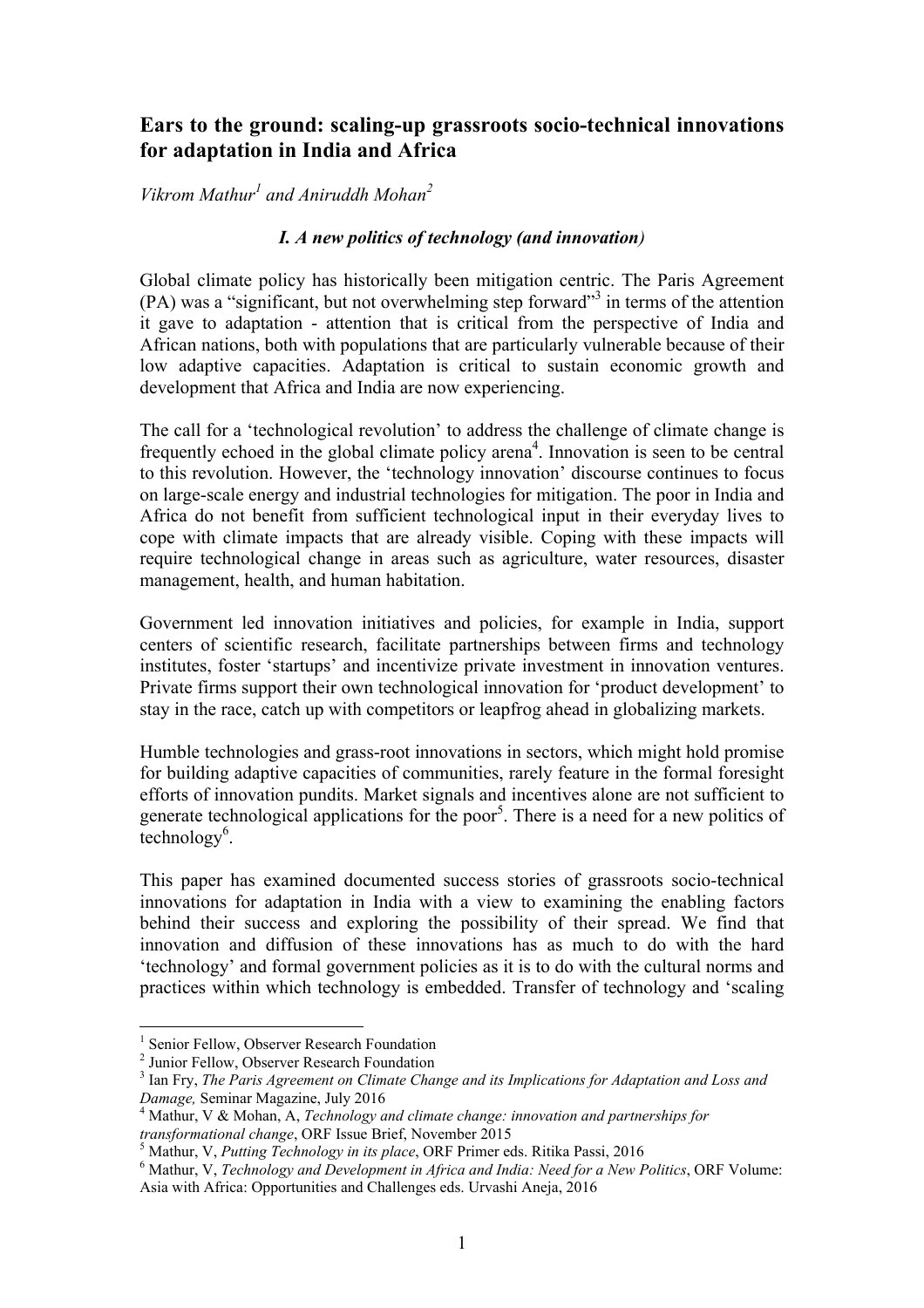up' of success stories – for example from India to Africa, is thus likely to be a complex social process. The adaptation research community needs to outline a new research and policy agenda for scaling-up grassroots innovations.

### *II. Why grassroots innovation?*

The dominant 'predict and provide' paradigm, for adaptation planning seeks 'downscale' global scenarios driven models outputs to local scales to predict local impacts, identify vulnerabilities and define adaptive actions. The focus of adaptation research and policy has been on reducing scientific uncertainties in the physical science basis of climate impacts rather than understanding local vulnerabilities and social responses. Lack of spatially and temporally precise and accurate foreknowledge of future climates has been used to justify inaction, confusion and the proliferation of investment in 'hard infrastructure' for adaptation. We argue, that rather than fretting over model accuracy and 'over determining fragile impact data', there needs be better understanding of how communities cope with current climate variability and extreme weather events to generate strategies and practices for coping with future impacts. For this understanding examining grassroots innovations related to current coping: dealing with droughts and extreme weather events and promoting climate smart agriculture and alternative livelihoods (that are not climate sensitive) are critical.

Grassroots innovations are socially inclusive towards vulnerable communities and seek to link science with other knowledge systems, traditional technologies, local tools and skills. We conceive these as socio-technical innovations - technologies embedded in institutions and movements/social processes, which use existing knowledge (rather than long range climate forecasts/predictions) and respond to current challenges. 'Socio-technical' regimes collate the complex interconnections between institutions, agents for technological change and social relations between actors<sup>7</sup>. These responses combine local/non-expert and scientific knowledge - civil society organizations, communities and expert institutions and have been successful in specific contexts but also hold potential for wider applicability. Grassroots innovations can provide benefits for adaptation where top down policies struggle as a result of their community based, contextual and localised nature<sup>8</sup>.

# *III. Some Bright spots*

Grassroots innovations that address current variability can provide some basis for preparing for more extreme variability in the future.

### *1. Drought*

With increasing unpredictability of rainfall in India on which most agriculture in the country is dependent, the Indian government is looking for ways and means to provide mobile phone based weather forecasting data. SMS based weather alert services are being provided by the Indian Meteorological Department for farmers across India. The information is then used to determine when to plant, fertilize, harvest crops and how to increase yield. While the technology is yet to be fully adopted in India with limited penetration, it has already attracted the interest of

<sup>-&</sup>lt;br>7 Seyfang, G and Smith, A, *Grassroots Innovations for Sustainable Development: Towards a new research and policy agenda*, Environmental Politics, Vol 16, Aug 2007

 $8$  Ibid.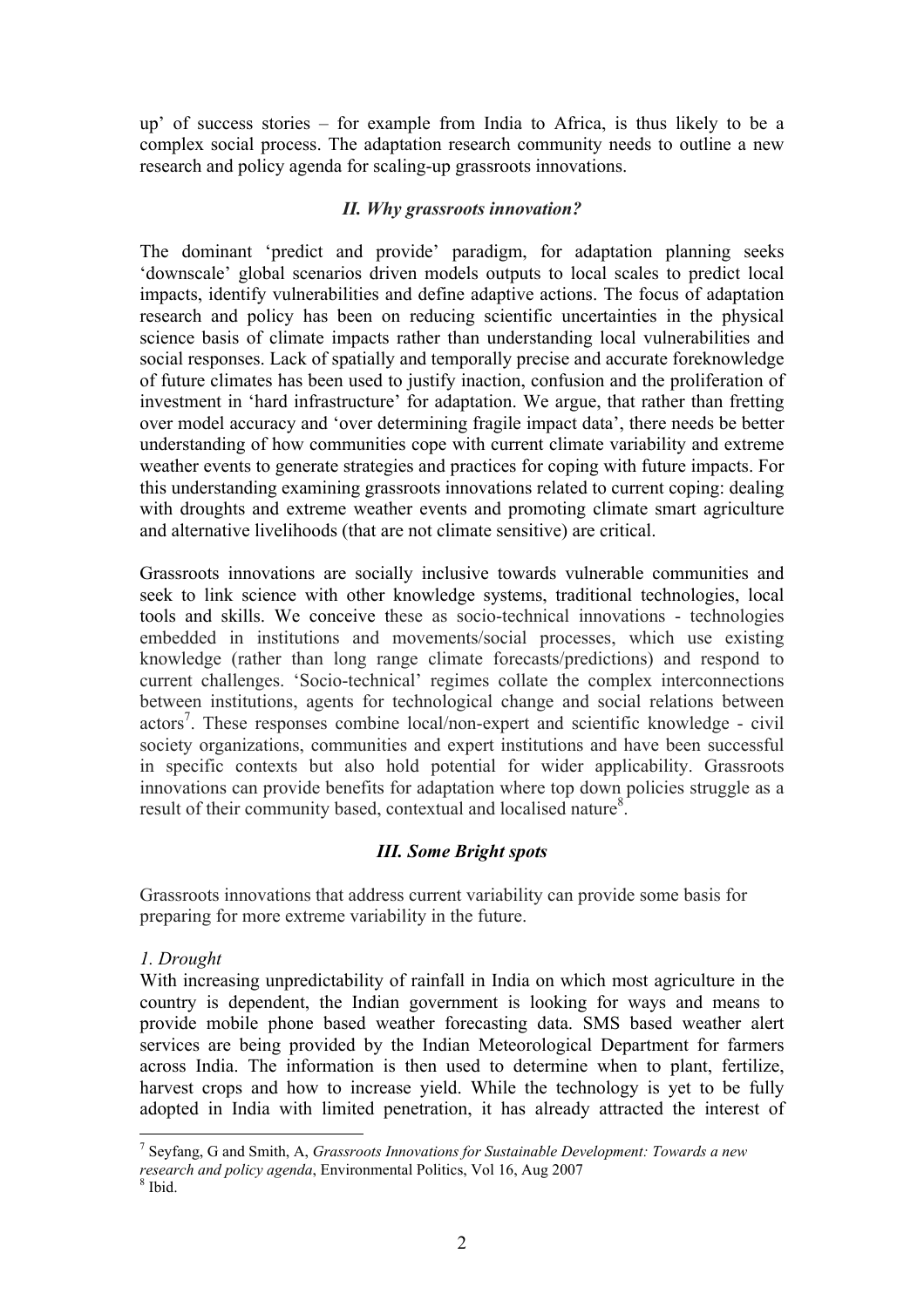African countries. The World Meteorological Organization (WMO) is working to assist African countries adopt this technology for their farmers in need of weather and market data<sup>9</sup>.

Another successful innovation story is the revival of traditional water conservation structures in the Bundelkhand regions of two Indian states – Uttar Pradesh and Madhya Pradesh. Failure from the government to provide adequate support during five years of drought led to villagers going back to traditional water conservation techniques. Groundwater recharge pits were dug as well renovation of wells and installation of handpumps for community use was undertaken. Ponds were also built with the help of the local village council. The initiatives led to the availability of drinking water in these villages as opposed to other rural areas nearby which continue to suffer from drought amidst lack of government intervention<sup>10</sup>.

### *2. Climate Smart Agriculture*

The drought tolerant maize initiative in Africa is an example of an African success story that has potential for replication in India. The initiative was launched in 2006 through support from the Bill and Melinda Gates Foundation among others and aims to increase maize yields per hectare in conditions of moderate drought. The initiative has benefited 30-40 million people across 13 African countries through collaboration with national agricultural research systems in partner nations<sup>11</sup>.

An Indian example of climate smart agriculture is the System for Rice Intensification in India (SRI) scheme. The technology developed saves water as well as enhances the yield of rice. Raising bed nursery, transplanting 8-10 day old seeding with a wider spacing as well maintaining water to saturation levels and using organic fertilizers are some of the techniques of SRI. It is estimated that SRI techniques result in savings of 30-40% of irrigation water, 8%% on seed and chemical fertilizers as well as improves soil health<sup>12</sup>. The initiative was first piloted in the Indian state of Tamil Nadu and has since gained popularity in other states across the country.

### *3. Alternative Livelihoods*

Alternative ways of generating income in the face of climate change are gaining traction across India. Seaweed farming presents itself as an unusual yet potentially effective avenue to synergize the efforts to reduce both poverty and the effects of climate change. Contrary to what the name suggests, seaweed is much more than an unwanted wild plant, with a whole range of potential uses stretching across the food, textiles, pharmaceutical, and even energy industries. A tested model estimates income between Rs. 3000-4000 a month from seaweed farming<sup>13</sup>, which greatly exceeds the

get-weather-and-farm-advice#.V3DP\_ZN95mB 10 Water Aid, *Drought and drinking water crisis in Bundelkhand* <sup>11</sup> CIMMYT, Drought Tolerant Maize for Africa Initiative http://dtma.cimmyt.org/index.php/about/background

<sup>&</sup>lt;sup>9</sup> CGIAR, April 2012, India to Triple Number of Farmers Using Mobile Phones to Get Weather and Market Data, https://ccafs.cgiar.org/news/press-releases/millions-indian-farmers-use-mobile-phones-

<sup>12</sup> TM Thiyagarajan, National Consortium on SRI, *Transforming Rice Production with SRI*, http://www.agsri.com/images/documents/sri/sri\_book\_final\_version.pdf <sup>13</sup> Radhika Rajasree SR & S Gayathri, *Women Enterprising in Seaweed Farming With Special* 

*References Fisherwomen Widows in Kanyakumari District Tamilnadu India*, Journal of Coastal Development, April 2014,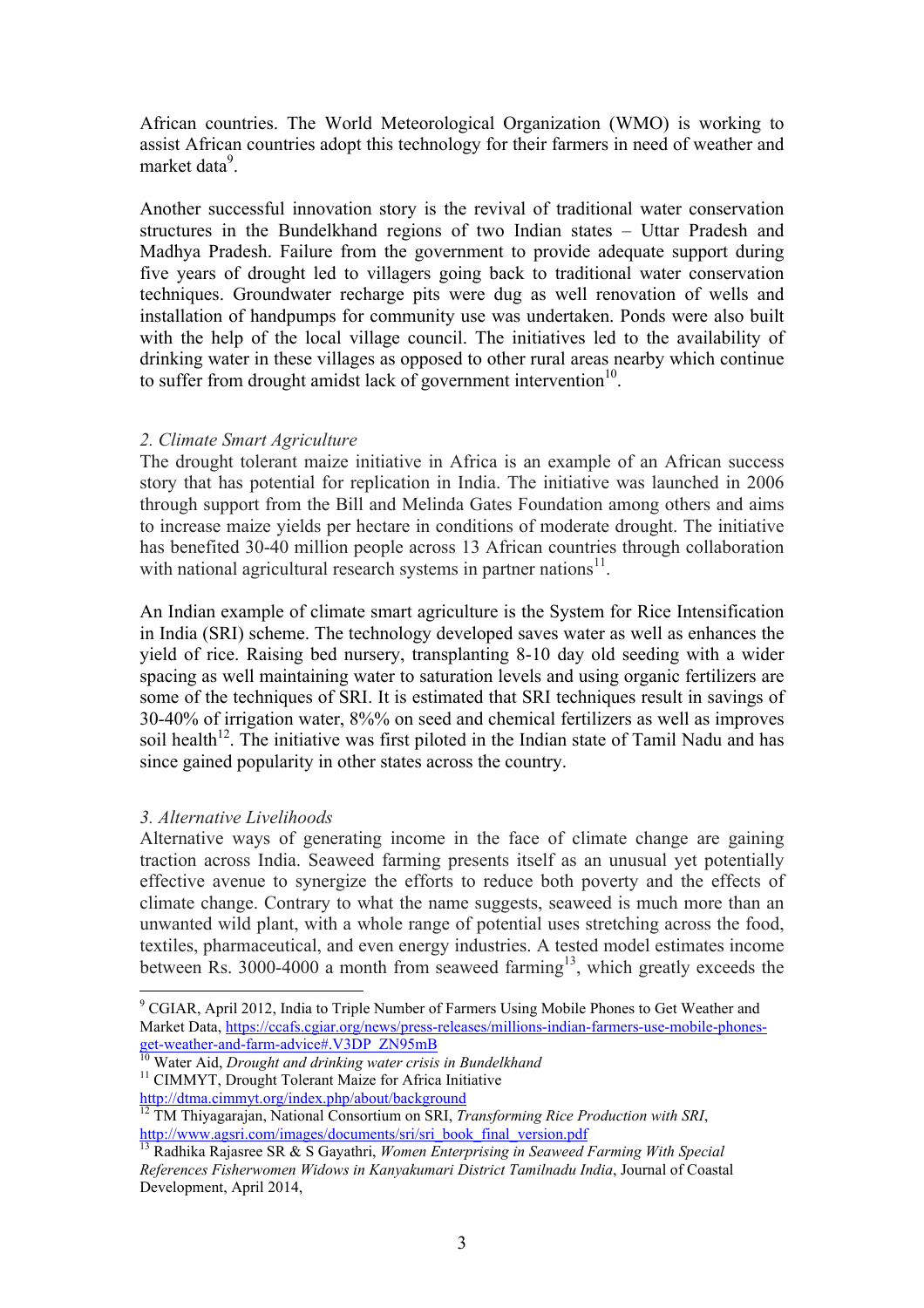average monthly per capita consumer expenditure (MPCE) of Rs. 1054 in rural India. Alternative livelihood schemes, which allow a transition away from climate sensitive sectors, hold great potential for Africa as well.

### *4. Disaster Preparedness*

Barmer Aashray Yojna is a people driven initiative with support from the SEEDS (Sustainable Environment and Ecological Development Society) in partnership with Christian Aid and ECHO (European Commission Humanitarian Aid Department) which constructed 300 houses across 15 flood-affected villages to meet immediate housing demand. The project specifically targeted marginalized families with small land holdings and lacking resources to rebuild homes after the floods. SEEDS decided against building temporary housing and instead intermediate shelters were constructed with greater strength and with in built provisions for them to be gradually altered to permanent housing. Houses were built in sync with local practices but also considering the hazard and vulnerability mapping of the area to ensure safety from future disasters $^{14}$ .

The Lutheran World Relief Organization is implementing a cross border early warning system in India and Nepal in Narayani/Gandak and Koshi river basis. The aim of the project is to help trans boundary communities prepare for the impact of floods as well as adapt to new conditions. Early Warning Systems (EWS) are being established along with an undertaking to strengthen local institutional capacities and mitigation measures

## *IV. Scaling Up?*

The grassroots innovations studied have emerged in locally specific contexts. Supporting their spread – appropriation/transport to a new reality and culture is a significant challenge for research and policy. A framework of action is essential to allow for local innovation to have global impact.

Attempts to spreading adaptation successes discussed above would benefit from understanding experiences from previous grassroots movements that are relevant to adaptation efforts. In India, previous grassroots innovations movements include for example: the appropriate technology movement in the 1970s around development assistance; the People's Science Movement in the 1980s and the more recent Honey Bee Network. These movements put communities at the centre of efforts to both diffuse technologies developed by experts and incubate local efforts.

Grassroots innovations often face challenges in commercialization. Commercialising can produce dilemmas as it can seek to modify existing objectives and modes of production and resource utilisation. Attempts to anchor in government support regimes at times may not guarantee a neat 'institutional fit' resulting in stagnation and inability to consolidate innovations<sup>15</sup>. More obviously, small scale and geographical

content/uploads/2015/04/barmer-shelter-report1.pdf <sup>15</sup> Seyfang, G and Smith, A, *Grassroots Innovations for Sustainable Development: Towards a new* 

http://www.omicsonline.com/open-access/women-enterprising-in-seaweed-farming-with-specialreferences-fisherwomen-widows-in-kanyakumari-district-tamilnadu-india-1410-5217.1000383.pdf 14 Change Alliance, Barmer Aashray Yojna, http://www.changealliance.in/wp-

*research and policy agenda,* Op. cit.